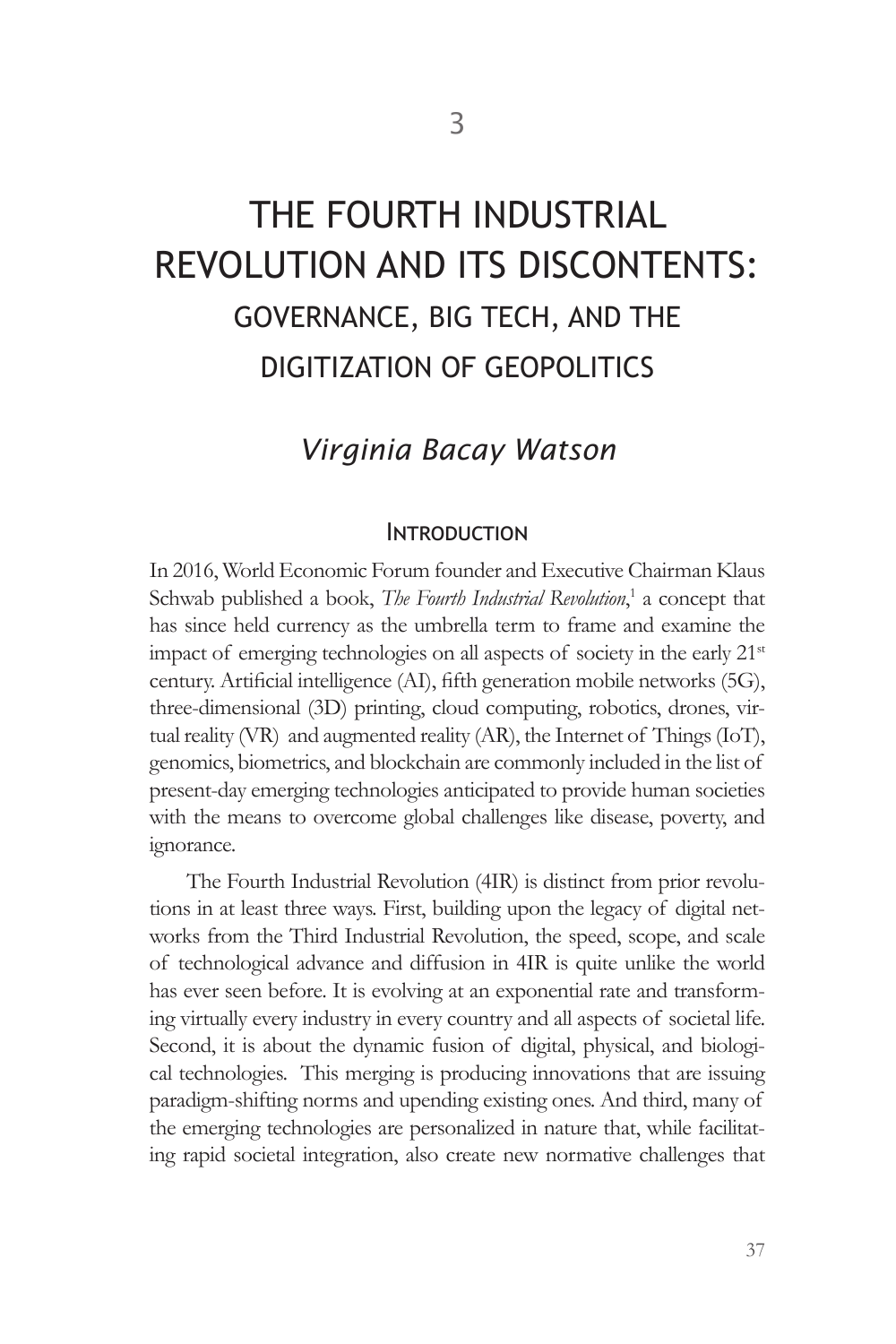require major changes in the foundations of existing technology governance institutions.

All told, these features of 4IR animate disruptions in all aspects of society. The disruptions go beyond connecting smart, advanced machines and systems and the growing harmonization and integration of multiple disciplines and inventions: these developments are spurring conceptual breakaways and breakthroughs, forcing functions that are altering our ways of being, doing, perceiving, and thinking. Three factors will figure significantly in this revolution: technology governance, the role of Big Tech and platform companies, and the digitization of geopolitics.

## Emerging Technologies, New Governance

Although still in its nascent period, 4IR is already marked by an inundation of innovations that are generating benefits and opportunities for people all over the world. However, not unlike all technological advancements, societal gains accruing from 4IR inventions are matched by negative disruptions and challenges. Laying the foundations for a different future virtually unchecked and in rapid fashion, the potential harm and risks associated with 4IR technologies are—at least in the West—causing great concern among various stakeholders, including governments, members of the science and technology (S&T) community, the private sector, nongovernmental organizations, ethicists, and a whole array of citizens' groups.

At the core of this concern are two interrelated issues—the ethical and legal dimensions of the innovations, and oversight over the direction and future development of emerging technologies to ensure that benefits are maximized while costs and risks are minimized. As a World Economic Forum White Paper on technology governance puts it:

The speed with which new technologies converge, resulting in new applications and new technological combinations, increases the rate of obstacles and dilemmas for institutions and societies. At all levels—global, national, municipal, organizational and even familial—we are struggling to develop and enforce new sets of rules and behaviors at an equivalent speed in order to get the most out of emerging technologies while managing their risks . . . At this stage of the Fourth Industrial Revolution . . . there is no central point of reference for technology governance, and relatively few "leading practices."2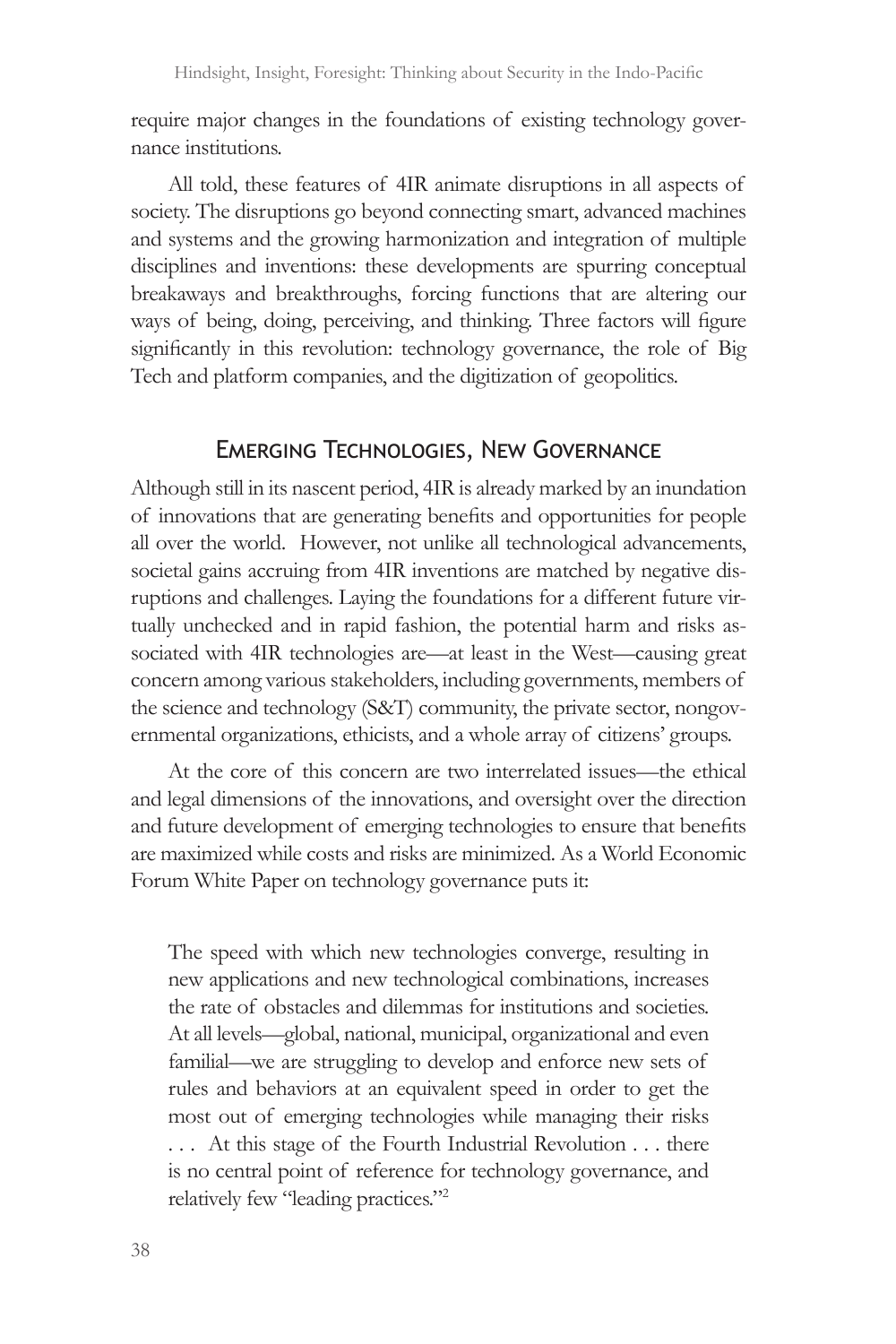How can we ensure that innovations in AI, robotics, and gene-splicing do not violate human dignity and the core values of being human? What principles and rules should govern the conduct of cyberwar and drone use? What might an ethics of surveillance look like? Who should assess the risks and benefits of innovation? How do we guarantee responsible and ethical innovation in an unequal world? What are the universal design principles and values that should guide our thinking, design, and development of technology?<sup>3</sup>

These questions illustrate the kinds of dilemmas and conditions that must inform multi-stakeholder technology governance discussions. They point to two overarching imperatives. First, the need to know and understand the values of the inventors. Technological innovations do not happen in a vacuum: the disruptive nature of emerging technologies stems from the offer of new normative, organic (i.e., "still-in-the-making") criteria derived from the intent of the creators and users. And second, the need to create the world's future in a principled manner.<sup>4</sup> Moving the global governance discourse forward requires a "whole-of-world," multistakeholder effort that treats technology-making and technology futures as dynamic, governable spaces that humankind can shape.

Current efforts to improve global technology governance face serious gaps and challenges. First, governance approaches around the world are diverse in terms of institutions, processes, and priorities depending on the countries' levels of technological and economic development. Second, countries have different national interests, and national governance strategies reflect to protect these differences. Third, there is a dearth of governance bodies that function in the fashion of 4IR and emerging technology dynamics, ie., multi-stakeholder, multi- and cross-disciplinary, multi-domain, multilevel (domestic-regional-global), innovative, and adaptable.<sup>5</sup> Fourth, governance initiatives that do exist have a short shelf life, quickly becoming ineffective when pitted against the normative requirements of new and rapidly evolving innovations. And fifth, stakeholders may prefer the absence of technology governance mechanisms in order to have a wider range of strategic options insofar as the use of particular emerging technologies is concerned to protect national interests.<sup>6</sup>

There is great opportunity to define the as yet sparsely populated space of emerging technology governance to parallel the development of the cyber domain as human territory. The gaps and challenges mentioned in brief here are lessons from past revolutions, submitting that if the gov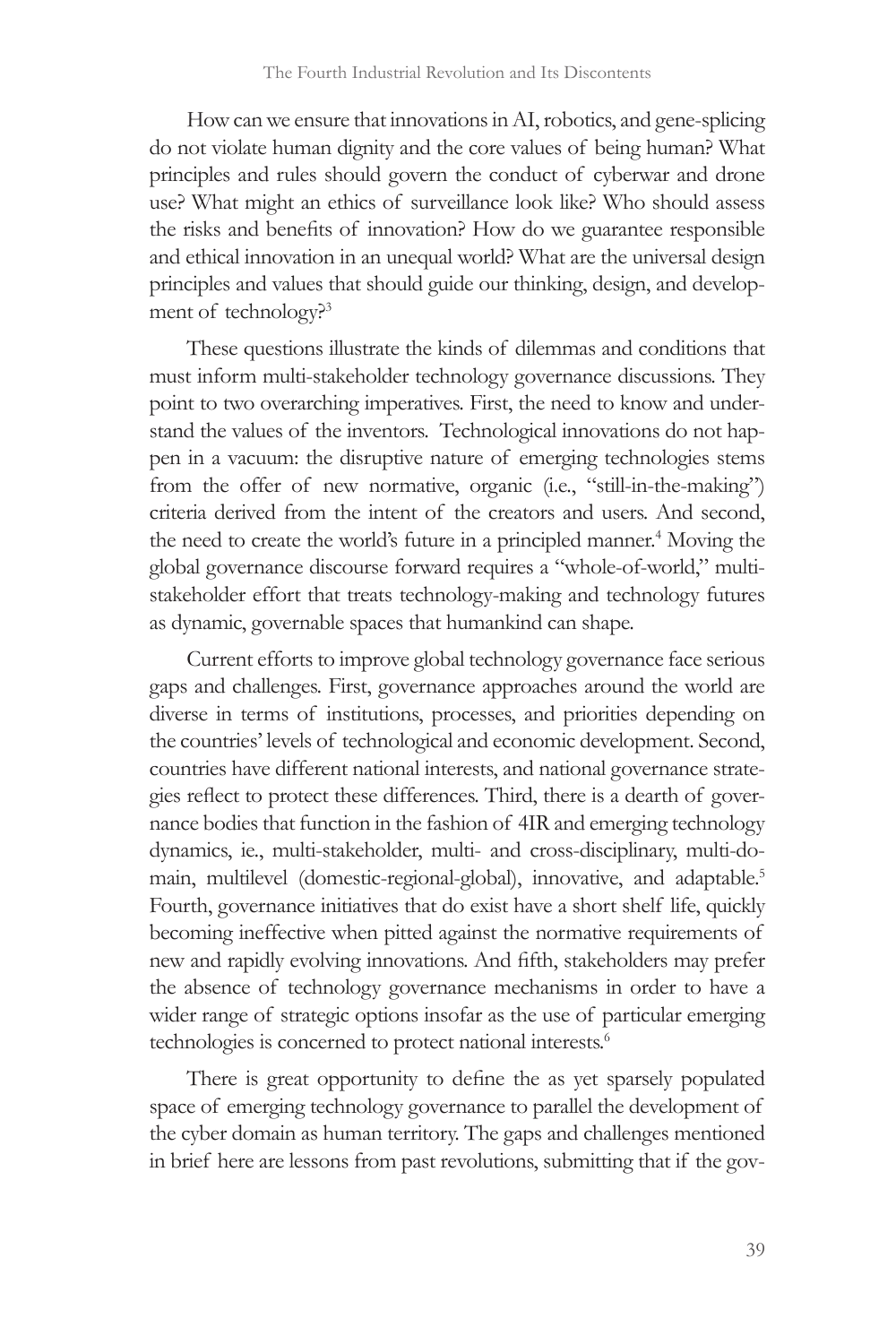ernance of emerging technologies is to work, its tenets should be as disruptive as the intent and consequences of the technologies themselves.

#### Big Tech: Bigger Than Ever

In 1995, 25 years ago, the Internet started with 16 million users, or 0.04% of the world's population of around 5.7 billion. Today the number of users is at 4.7 billion (58.7% of the world population), just one billion over the 1995 population.<sup>7</sup> Whether information is like oil or "sunlight,"<sup>8</sup> it is becoming, in this nascent period of the Fourth Industrial Revolution, the most valuable, strategic, and contested resource in the world.9 One of the most dominant themes of the discourse on the Information Revolution is the growing importance of data in all aspects of human society: as centerpiece of the 21<sup>st</sup> century economy, driver of socio-ethical change, and lynchpin of geopolitical and security dynamics.

Controlled by the very few in Silicon Valley at the outset, the emergence of information as a new resource created a technology oligarchy of immense wealth, power, and influence. The economic weight of Big Tech<sup>10</sup>—as they are known today—dominates global trade and investment. Four of America's top five tech firms (Alphabet, Amazon, Apple, and Microsoft) are each worth over \$1 trillion each. The combined value of the five—including Facebook (#7 in revenue)—is around \$2 trillion, roughly equivalent to Germany's entire stock market,<sup>11</sup> the ninth largest in the world. Alibaba, Baidu, Huawei, JD.com, and Tencent hold similar rankings in China's tech industry, and together with America's five, round out the list of the world's top 10 tech revenue earners. Seven of these firms (America's five plus Alibaba and Tencent) are among the world's top 10 most valuable companies.12 Combined, the firms' value, earnings, resources, scope, and reach of investments and influence put them in the leading position to continue informing the techno-economic agenda of 4IR.

Attendant to its tremendous economic value is Big Tech's role in framing the socio-ethical debates pertaining to privacy and emerging technologies such as AI. While the Third Industrial Revolution paved the way for universal access to information and individual empowerment through the Internet, it also gave the tech oligarchs a new kind of unregulated power to control virtual information and to manipulate and shape human behavior with the help of AI-based innovations. The construct of this discourse, however, is quite different between America's Big Tech and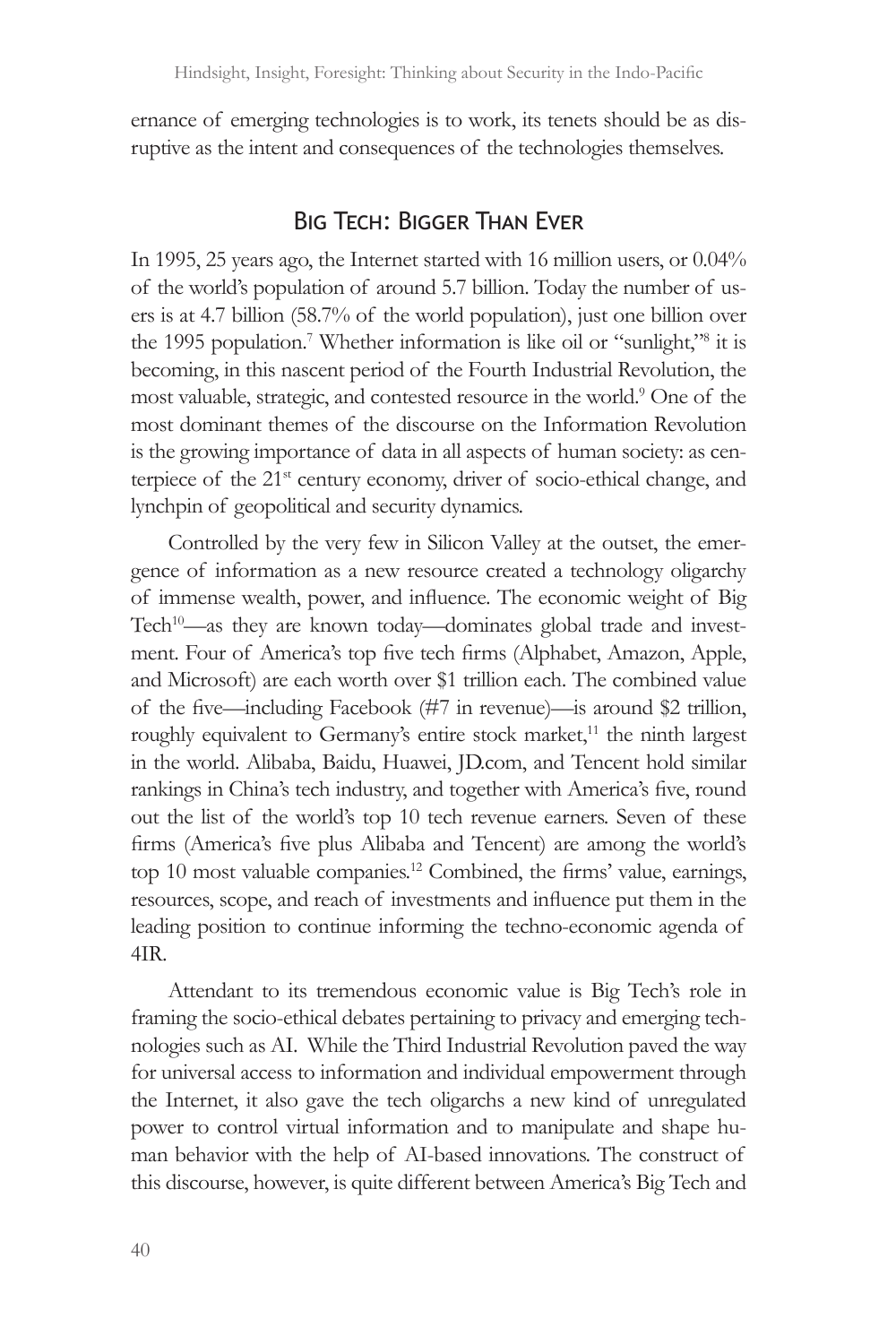China's tech titans owing to the profound differences between the two countries' political systems.

In the United States up until recently, the tech giants were on the receiving end of a "techlash"—public criticism, among other issues, for their alleged disregard of individual rights to privacy in the digital domain<sup>13</sup> and for failing to incorporate environmental, social, and governance (ESG) criteria into their business strategy and decisions.<sup>14</sup> Of late however, the idea that firms "with a sense of purpose" could address issues like social injustice, climate change, and inequality is sweeping across sectors of the business community.15 This proposition proceeds from the notion that the firms' increased power imposes new demands on them. Per Microsoft CEO Satya Nadella, the combination of having a sense of purpose with a mission that is "aligned with what the world needs" is a powerful way to win public trust. And because trust matters, the core of Microsoft's business model is purpose. He goes on to say that:

As technology becomes so pervasive in our lives and society, we as platform companies have more responsibility, whether it's ethics around artificial intelligence, cyber-security or privacy . . . There is *moral obligation*. 16 [emphasis added]

Today, this vision recalibration finds a more visible presence of American Big Tech and other Western firms in multilateral deliberations that address the impact of emerging technologies on societies. International fora such as the World Economic Forum have become important venues for them to articulate their techno-social responsibility policies and plans on issues like privacy, ethics, and AI. This normative space will likely continue to expand for the private sector not only because they have extensive resources, but also because state capacity to wrestle with technology-based legal/ethical dilemmas is simply outmatched by the speed of technological invention and diffusion. Making themselves a part of the discussion will further enhance the private sector's influence in the broader process of "norm-shaping" moving forward.

On the other side of the world in China, the world's other five Big Tech firms inform the digital information discourse in a significantly different way. Unlike their Western counterparts, China's Big Tech is under the authoritarian state's tacit control, and the power and authority that undergirds the ownership and use of citizens' personal data is exclusively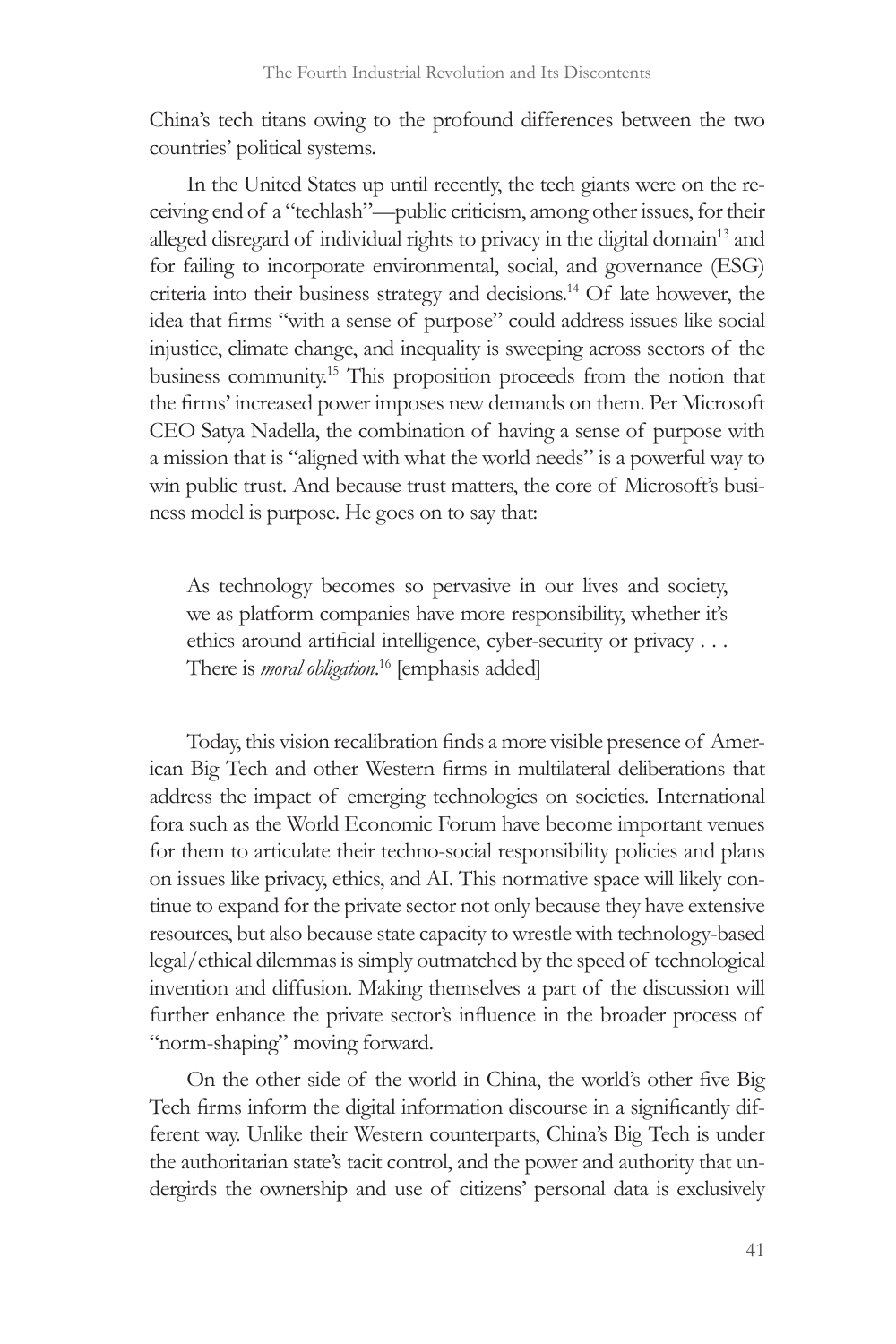exercised by the state—i.e., the Chinese Communist Party. Domestically, Big Tech's development of 4IR technologies including AI-powered surveillance devices and systems have become a critical feature of the state's strategy to further enhance and assert its power and repressive capacity. The government's relentless and systematic use of advanced and invasive surveillance in its crackdown on the minority Uyghur population in Xinjiang and the million or so in detention camps is cited as the prime example of how technology can be used to establish complete population control.

This Chinese model of digital authoritarianism has caught the attention of other autocracies.<sup>17</sup> Its tech giants and data platform companies have been instrumental not only in selling digital technologies to these countries, but in the process of doing so, also exporting the Chinese model of "cyberspace management." Studies show that the transfer of China's authoritarian DNA to existing repressive regimes have transformed the latter into "durable digital autocracies,"<sup>18</sup> with the imported technology platforms providing the wherewithal to support repressive cultures. Arguably, this group of "early adaptor" countries could serve as important allies to China in its global drive to promote an alternate vision of international order.

Seen in this light, Big Tech serves at the forefront as "vectors"<sup>19</sup> of China's geopolitical agenda, supporting the strategic objectives of the state in the domestic and international fronts. While their counterparts in the West are wrestling with trying to strike a balance between their technoeconomic interests and their social and ethical responsibilities, China's tech giants are inventing, using, and diffusing new technologies that promote and support the values of state authoritarianism.

Competition among the world's top 10 tech firms (five each from the United States and China) for technological leadership in the virtual domain is thus platformed on two fundamentally different propositions of the digital future and cyberspace reality—one grounded on the principles of liberal democracy, and the other on the tenets of authoritarianism. Working through the governance of the digital world as it is will be a daunting task but will be even more so if the power players proceed by defaulting to their respective normative corners. There are indications that cyberspace currents are already headed that way (see next section). In concert with a central geopolitical motif, technology rivalry and normative power have the United States, China, and their respective tech and data platform companies as the most prominent players.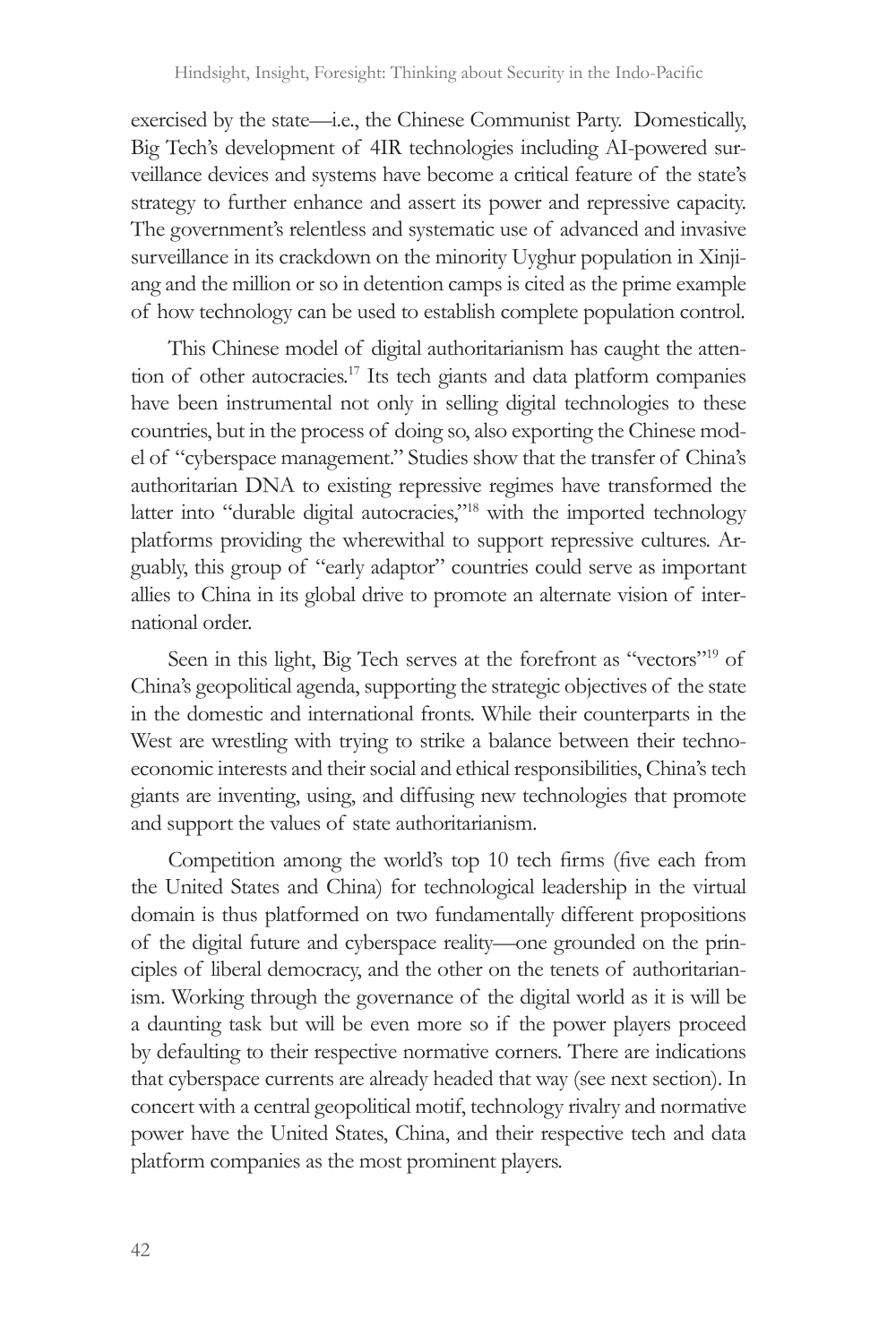### Geopolitics in the State of the Cloud

The digitization of geopolitics is the process--currently in its early phases—that transfers the scope of political reality into the virtual domain. However, digital geopolitics should not only be seen as "a layer superimposed on conventional geopolitics, but as a major geopolitical force itself that will create its own new alignments among new actors, and not only states."20 The process of migration itself generates new sources of geopolitical currents. The previous section examined the pivotal role of the tech giants in shaping the cyber domain discourse. The choice of platform company matters because it is linked to regime type. Under the rubric of U.S.-China strategic competition, the ongoing debates about the risks and benefits of using Huawei's 5G to upgrade national telecommunications infrastructures are no longer just matters of economic or technology policy, but one of national security and the future of the international order. As a British study of Huawei and 5G puts it:

. . . we should remind ourselves that China's military strategists perceive a world in which the military and the civilian will be fused into a single plane of conflict. The ability to control communications and the data that flows through its channels will be the route to exercise power over societies and other nations.<sup>21</sup>

From this vantage point, the decision of traditional American allies, Thailand and the Philippines, to opt for Huawei 5G and/or other Chinese data platform companies is unsettling one of the cornerstones of post-World War II international security architecture. These deviations suggest that variations exist among allies' views on the global role of China, and that the strategic value of the ally's relations with China has risen to rival the alliance agenda, alongside changes in its bilateral relations with the United States.

Absent emerging technology governance on the global level, the expectation is the emergence of a wider spread of new regulatory or governance regimes as countries and/or regions attempt to manage the impact of technological advancements. For instance, the digital overlay on the "conventional" geopolitical map suggests an emerging "new technological global divide" between the United States and Europe based on differing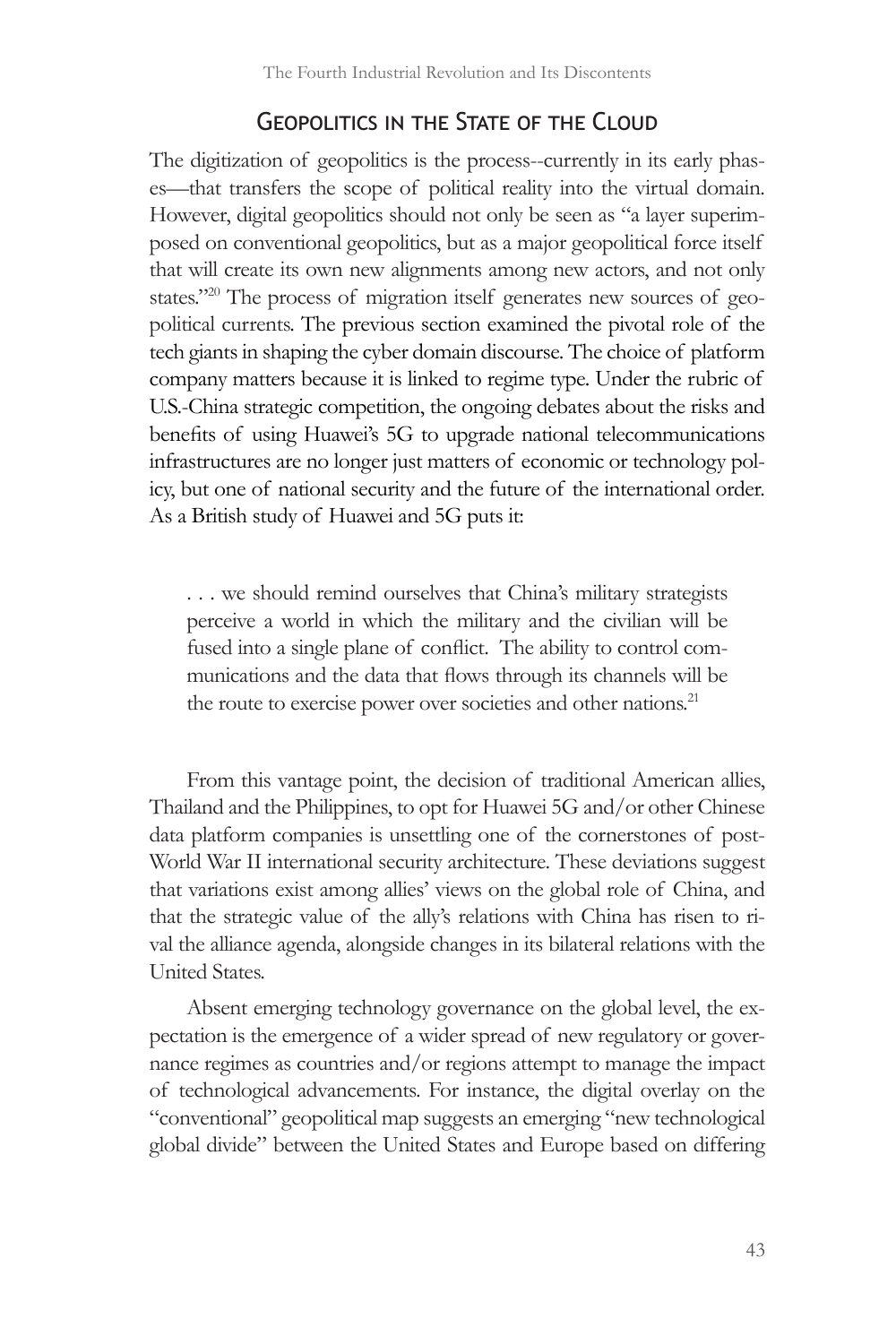views of technology as a strategic instrument.22 Consequently, whereas the European Union (EU) has established an "extensive regime around data, data privacy and human rights," the United States has been focused on technology-building complemented by "light-touch regulations" that put the onus of managing the consequences of technology use to companies and societal groups.23

The EU's preoccupation with data and data privacy is not excessive. The strategic, economic, and monetary value of digital information has given rise to cybercrime. Cyber criminals are taking advantage of weak, diverse, or absent, cyber governance laws to operate globally, anonymously, and with impunity. Their activities can be politically consequential: they can be hired to undermine political rivals or enemies, destabilize a country by damaging critical infrastructure, paralyze business operations that can cause societal panic, steal state secrets for ransom, and so forth. They present serious political, diplomatic, legal and security challenges to all states, and for as long as cybersecurity is not collectively addressed, cyber criminals will continue to occupy dangerous and unregulated territory in the cyber domain.

#### The Planet and the Cloud

The coexistence of the virtual and the real has spurred the introduction of new concepts, connotations, and constructs in the language of geopolitics. The digitization of war—cyberwar—not only extends warfighting into the virtual; writing on the state of military art today, professor of war studies Lawrence Freedman finds that the common theme

. . . was of the blurring of boundaries—between peace and war, the military and the civilian, the conventional and unconventional, the regular and the irregular, the domestic and the international, and the state and the non-state, the legitimate and the criminal.<sup>24</sup>

He also examines "gray zone" conflicts, located "somewhere between peace and war, where the action chosen was deliberately kept below the threshold that would spark major war."<sup>25</sup>

These states of "blur and between-ness" essay the role of advanced digital and emerging technologies in a complex geopolitical landscape of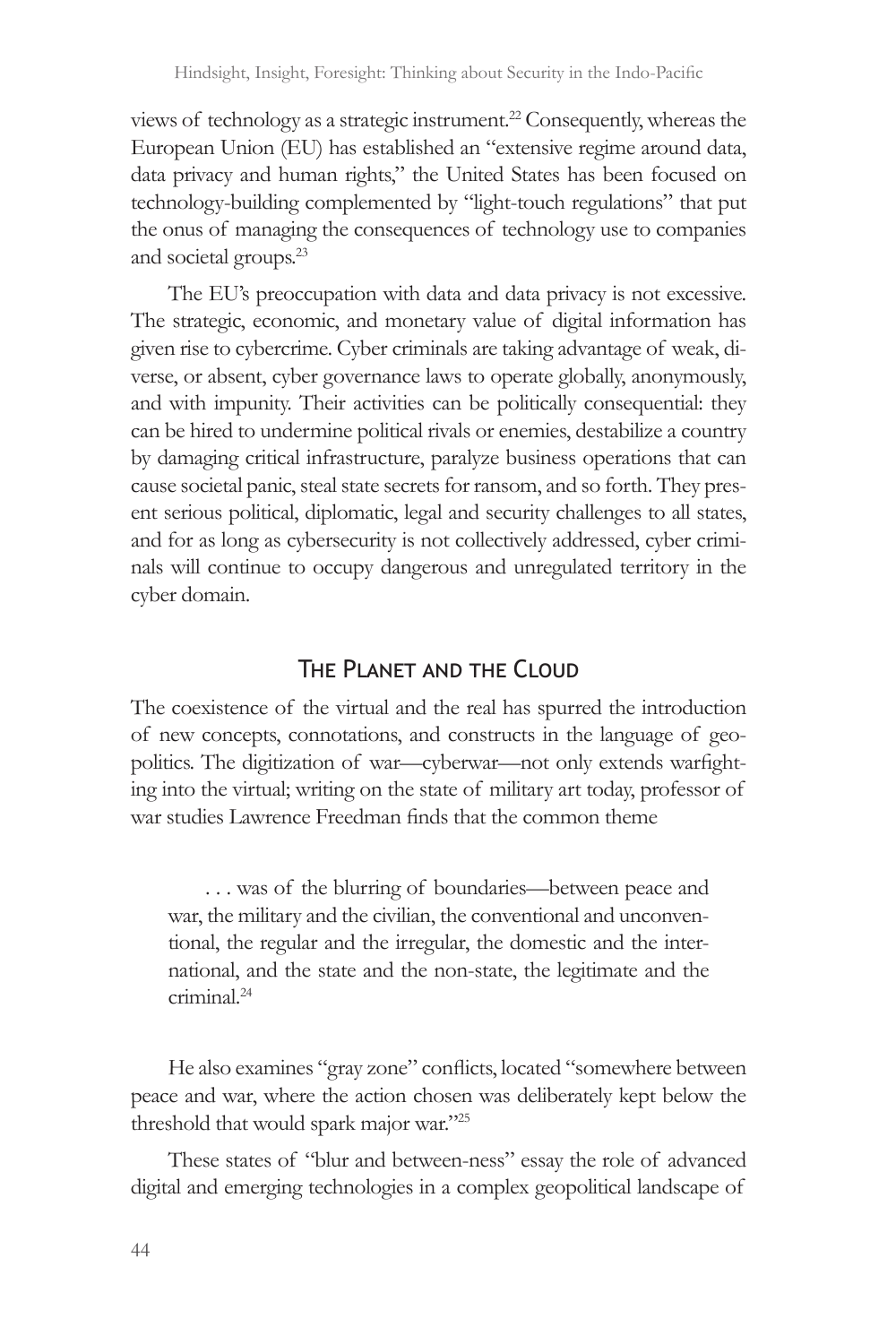two spaces (virtual and real). They expose the inadequacy of traditional concepts and tools of statecraft to explain and address the changes attendant to the process of digitization.

Both Russia and China are proving to be highly successful operators in this dual environment. The seminal work on "sharp power" specifically refers to Russia and China as authoritarian states who use "aggressive and subversive" policies to project state power in democratic countries with the intention to "manipulate their targeted audience by distorting the information that reaches them."26 Indeed, Russia's preferred gray zone tactic is using disinformation campaigns (such as in the U.S. 2016 presidential elections) to undermine political institutions, while China uses a more "materially threatening form" in its conduct of gray zone operations.<sup>27</sup>

Operating along blurred conceptual lines and in gray zones are pivotal venues in the contest of global narratives and power projection. Thus far, the United States and its allies have yet to come up with a strategy to address rapidly emerging gray zone challenges in a timely, responsive manner.28 In order for the United States to enhance its strategic advantage over Russia and China, it needs to be present in these new areas of contested spaces. Whoever assumes control over the levers of power in the real and digital arenas will be in a position of global leadership.

In the virtual world thus, we see a distinct architecture of interconnectivity that features a more prominent role for Big Tech and platform companies and other non-state actors (to include terrorists, underworld criminal organizations, individuals, and citizens' groups). We also detect the emergence of new divides among states, the resurgence of Russia as a potential cyber power, weakening and/or shifting alliances, and potential nation-based coalitions organized along techno-authoritarian lines. The digitization of geopolitics is reshaping the strategic layout of international relations, accompanied by new concepts and constructs that capture the dynamics of change from the real to the virtual domain.

#### **CONCLUSION**

This chapter explores three issues that figure importantly in understanding the dynamics of the Fourth Industrial Revolution. Technology governance, the role of Big Tech, and the digitization of geopolitics inform the disruptions in the revolution. The persistence of technology governance ideas that affirm the supremacy of the Westphalian order is a negative disruption that inhibits the construction of a governance regime that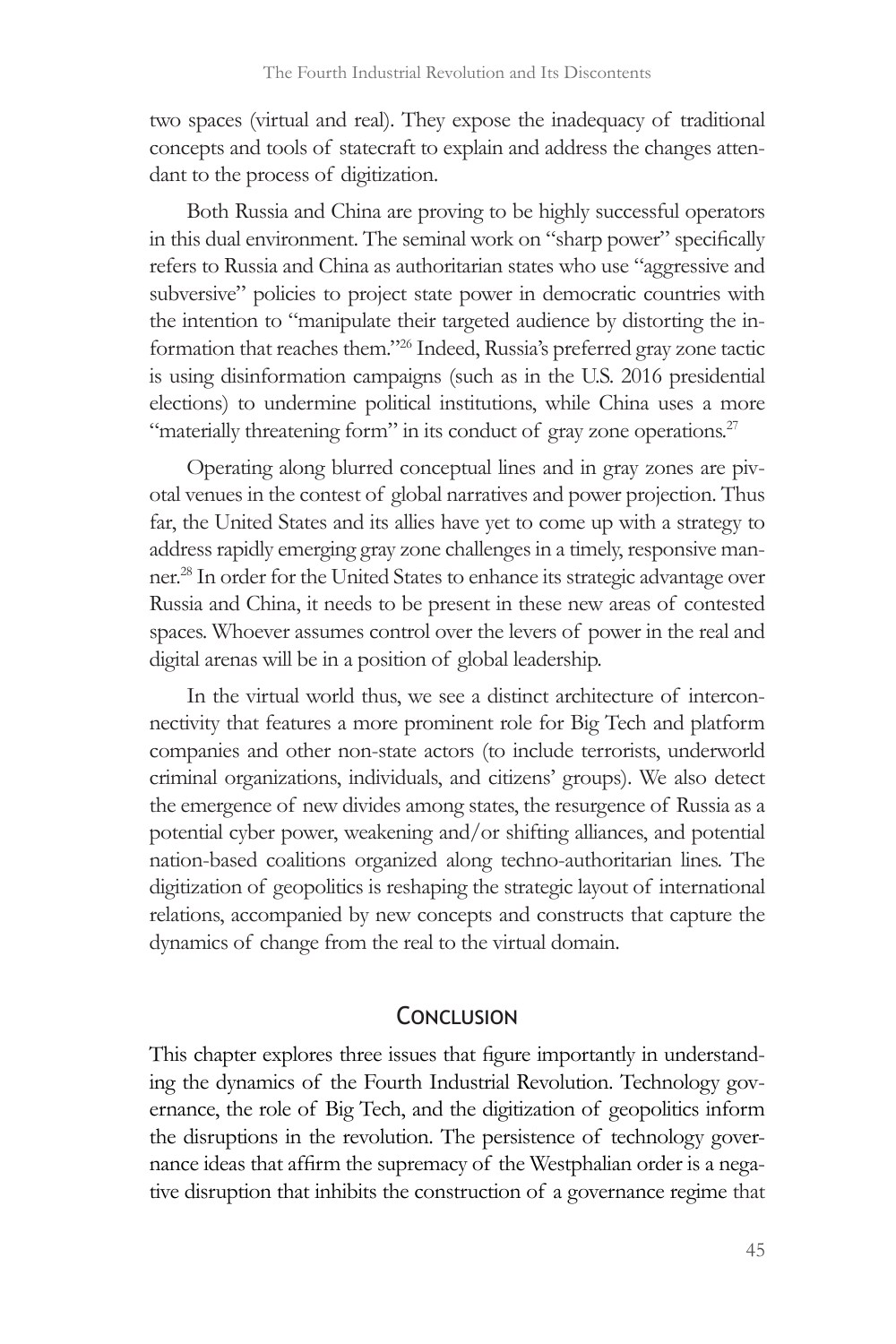function in the fashion of 4IR and emerging technology dynamics: multistakeholder, multi- and cross-disciplinary, multi-domain and multilevel (domestic-regional-global), innovative and adaptable.

The rise of Big Tech is in and of itself a disruptive force. Together with data platform companies, they have had the primary charter of transfer to digitize geopolitics. As principal players in cyberspace, they are the gatekeepers to the universal adoption of "everything and anything digital" that is now materializing into a new strategic space for the conduct of societal affairs—cyber domain—"a technology-enabled domain for humans and machines to live and interact, a hypostatic abstraction, a political reality."29

The political theorist Langdon Winner famously proposed that "artifacts have politics."30 The digitization of geopolitics is not a mechanical process. The migration of "conventional" geopolitics to the virtual domain is a disruptive process that is rife with social, ethical, and legal conversations. The proliferation of conceptual and contested blurred lines and the inherent ambiguity of gray zones indicate that we are still in the early phases of transfer, and that the normative structure that will define the beginnings of the Fifth Industrial Revolution is still far off on the distant horizon.

#### **Notes**

1 Klaus Schwab, *The Fourth Industrial Revolution* (New York: Currency Books, 2016).

2 "Global Technology Governance: A Multistakeholder Approach," World Eco- nomic Forum, October 2019, 5, http://www3.weforum.org/docs/WEF\_Global\_ Technology\_Governance.pdf.

3 This last question from: Satya Nadella, "The Partnership of the Future," Slate, June 28, 2016, https://slate.com/technology/2016/06/microsoft-ceo-satya-nadella-humans-and-a-i-can-work-together-to-solve-societys-challenge

4 Ibid. Nadella citing computer pioneer Alan Kay, who was quoted as saying, "The best way to predict the future is to invent it." Also see: Tony Prophet, "Ethics and Technology in the Fourth Industrial Revolution," World Economic Forum, January 21, 2019, https://www.weforum.org/agenda/2019/01/ethics-and-technology-in- the-fourth-industrial-revolution/.

5 "Global Technology Governance," World Economic Forum, 4.

6 Virginia B. Watson, "Offsetting the Impacts of Emerging Critical Technologies," in *Emerging Critical Technologies and Security in the Asia-Pacific*, ed. Richard Bitzinger (London: Palgrave Macmillan, 2016), 70-71.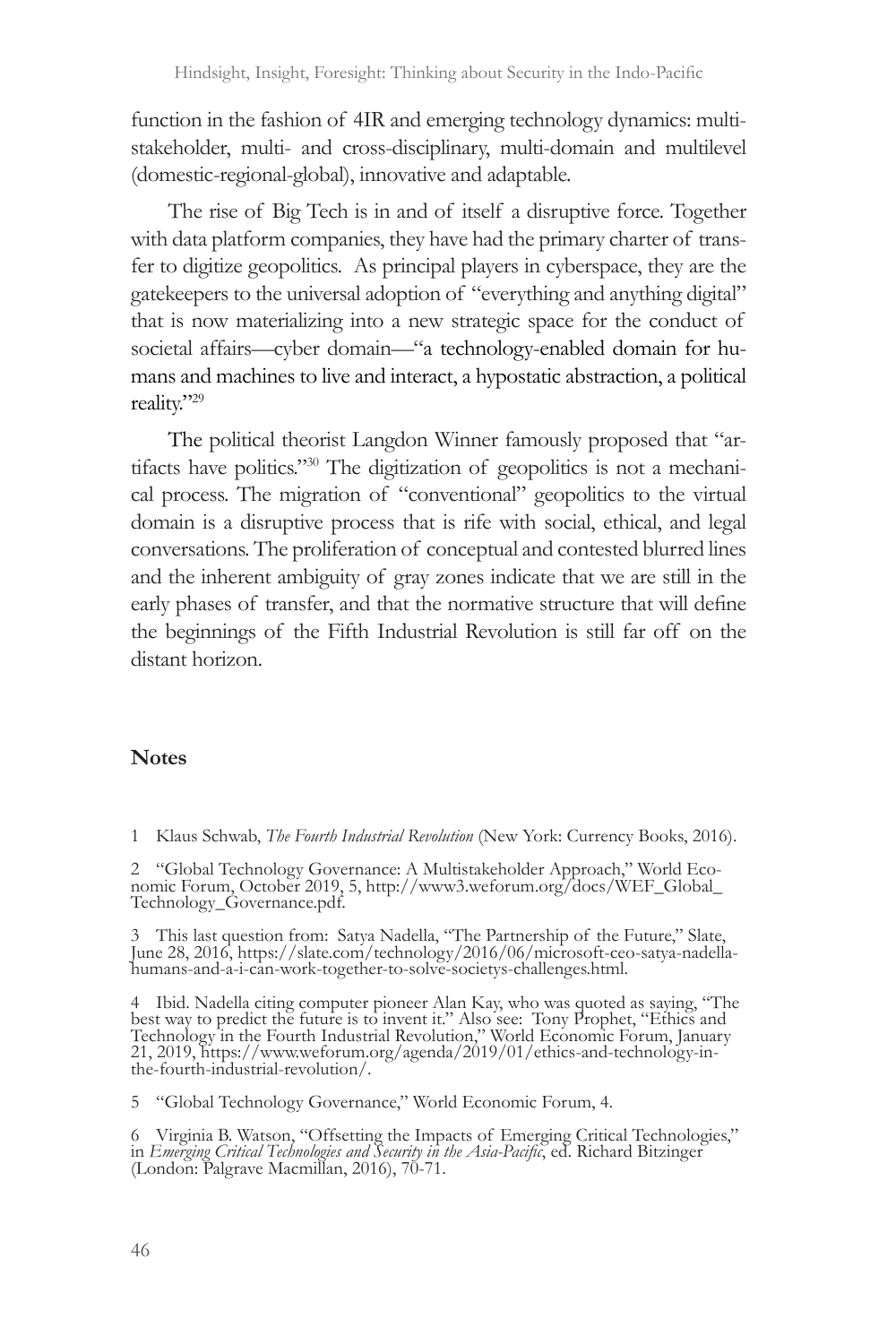7 "Internet Growth Statistics," Internet World Stats, https://www.internetworld- stats.com/emarketing.htm; "Population Pyramids of the World," https://www. populationpyramid.net/world/1995/.

8 "Digital Plurality," *Economist* 434, no. 9182 (February 20, 2020): 4.

9 "The World's Most Valuable Resource is No Longer Oil, But Data," *Economist* 423, no. 9039 (May 6, 2017), https://www.economist.com/leaders/2017/05/06/the- worlds-most-valuable-resource-is-no-longer-oil-but-data.

<sup>10</sup> "Big Tech" became part of mainstream language in 2013, but the turning point for using it as a label ascribed to the largest U.S. Internet companies occurred in 2017. The list includes U.S. companies like Alphabet, Amazon (also the world's larg- est retailer), Apple, Facebook, Microsoft (aka 'Big Five'). From Asia, the list would include Alibaba (PRC), Baidu (PRC), Fuji (Japan), Huawei (PRC), JD.com (PRC), Samsung (ROK), Tata (India), Tencent (PRC). It was during this period when Presi- dent Trump accused Amazon of being a monopoly, making it a target for antitrust action. There were questions on the extent of Big Tech's role in spreading misin-<br>formation and facilitating foreign interference in the 2016 U.S. elections. And it was also during this time when Congress summoned some of these companies to take part in hearings that sought to clarify their role in Russia's U.S. election meddling. Will Oremus, "Big Tobacco. Big Pharma. Big Tech?" Slate, November 17, 2017, https://slate.com/technology/2017/11/how-silicon-valley-became-big-tech.html.

11 "Big Tech's \$2Trn Bull Run," *Economist 434,* no. 9182, February 22, 2020: 9.

<sup>12</sup> "Most Valuable Companies in the World: 2020," FXSSI, May 23, 2020, https:// fxssi.com/top-10-most-valuable-companies-in-the-world.

13 Another major reason for the 'techlash' was public concern over the tech com-<br>panies' lackluster efforts to stop ISIS and other terrorist groups from working their messages online. See Google/Facebook response in Joseph Menn and Dustin Volz, "Exclusive: Google, Facebook Quietly Move toward Automatic Blocking of Extrem- ist Video," Reuters, June 24, 2016, https://www.reuters.com/article/us-internet- extremism-video-exclusive-idUSKCN0ZB00M.

<sup>14</sup> "I'm from a Company, and I'm Here to Help," *Economist* 432, no. 9157, August 24, 2019: 14.

15 Ibid.

16 Ibid., 15.

17 Huawei, for example, is reported to have deployed its digital surveillance technology to at least a dozen authoritarian regimes. Andrea Kendall-Taylor, Erica Frantz, and Joseph Wright, "The Digital Dictators: How Techno Road to Digital Unfreedom: How Artificial Intelligence Is Changing Repression," Journal of Democracy 30, no. 1 (January 2019): 40-52.

18 Kendall-Taylor et al., "Digital Dictators," 112.

<sup>19</sup> Paul Triolo, of Eurasia Group, quoted in "The Challenger," Economist 426, no. 9083 (March 17, 2018): 19-22.

<sup>20</sup> Steven Weber and Gabriel Nicholas, "Data, Rivalry, and Government Power: Machine Learning Is Changing Everything," *Global Asia* 14, no. 1 (March 2019): 22- 29.

21 Bob Seely, Peter Varnish, and John Hemmings, "Defending Our Data: Huawei, 5G, and the Five Eyes," Henry Jackson Society, May 16, 2019, 3, https://henryjacksonsociety.org/wp-content/uploads/2019/05/HJS-Huawei-Report-A1.p